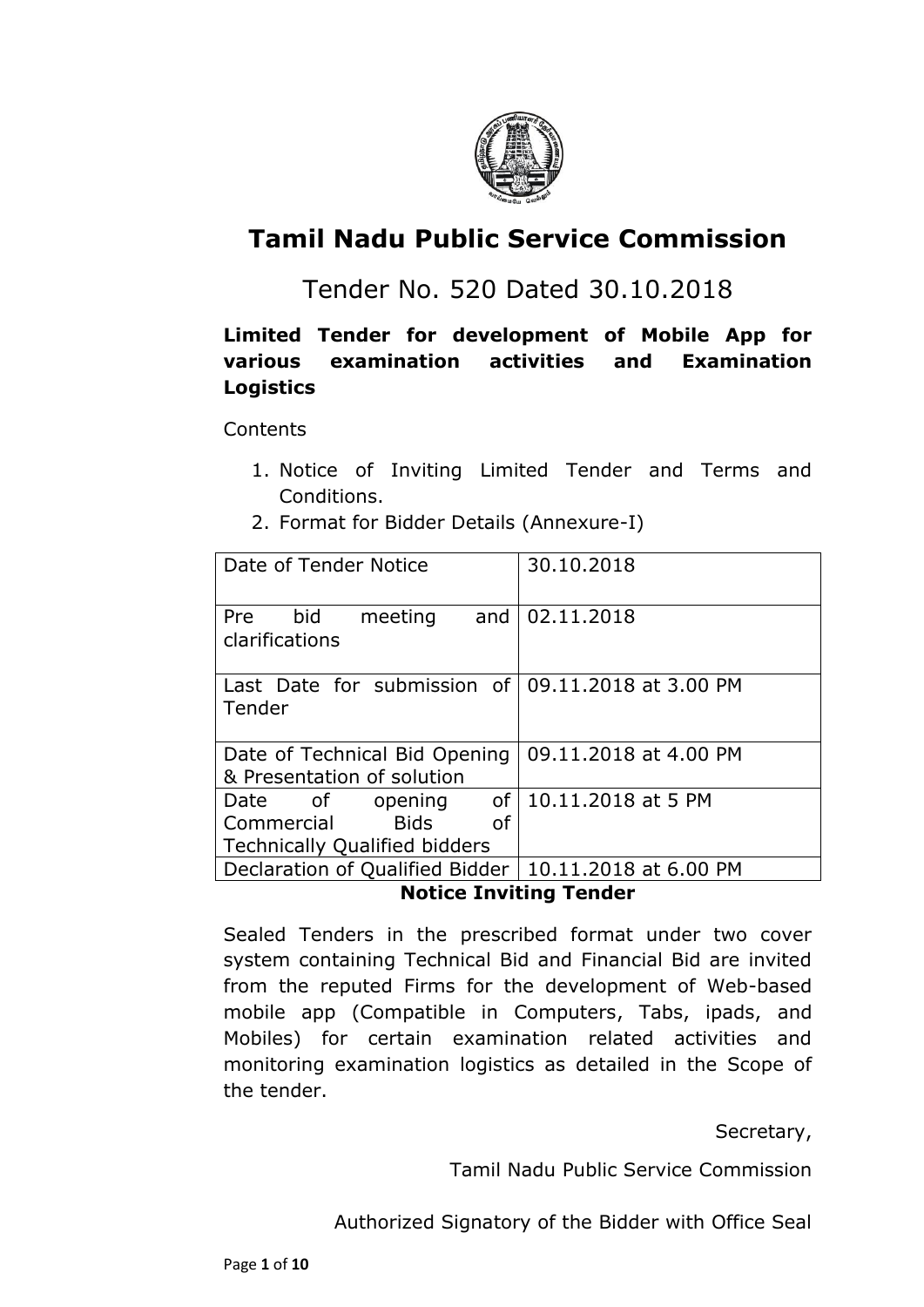## **I. Scope of the work:**

#### **Activities:**

- i. Developing webpage for uploading of certificates by the candidates with administrative panels for various level administrator and users.
- ii. Development of web-based mobile app (Compatible in Computers, Tabs, ipads, and Mobiles) for certificate verification for the claims made by the candidates in their application.
- iii. Providing soft copy of the application, check lists and certificates to TNPSC.
- iv. Development of Mobile app for examination process monitoring and examination logistics (Compatible in Computers, Tabs, ipads, and Mobiles).
- v. The bidder shall maintain and Support the Module Developed by them for a period of one year from the date of Completion of the project

## **II. Eligibility:**

- 1. The bidder should be a company registered under the Indian Companies Act 1956/2013 or firm.
- 2. Joint Ventures & Consortiums are not allowed to participate in the bid.
- 3. The bidder must have completed at least 5 years of operation in the field of web application/ software development
- 4. The bidder must have a valid website.
- 5. Net worth for the last financial year (2017-2018) should be positive and turn over should be minimum 25 lakhs for any of the FY 2016-17, 2017-18
- 6. The bidder should have an established set up in Tamil Nadu and Development / Support Center in Chennai.
- 7. The bidder should have experience of software development of web portals, MIS, mobile apps with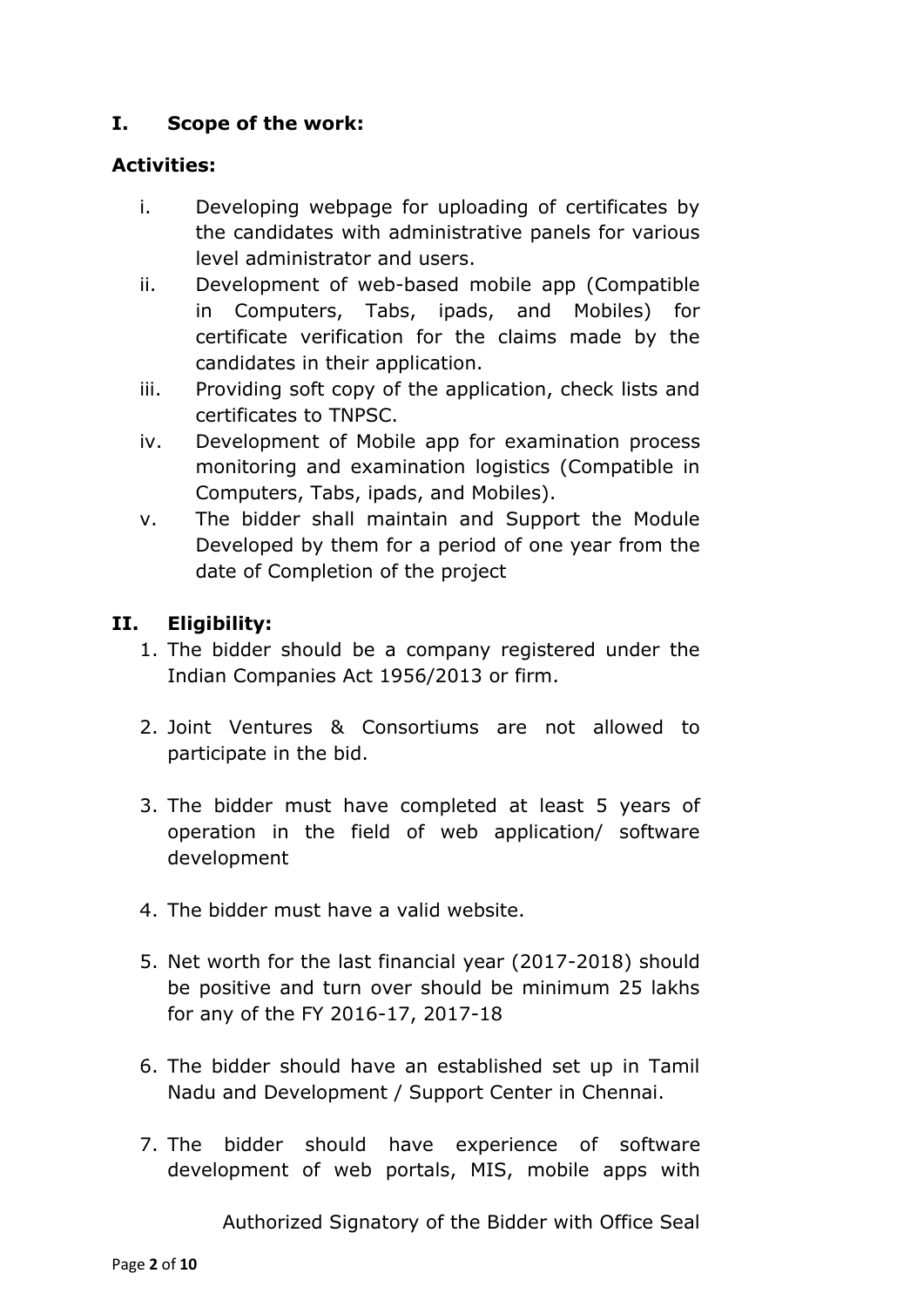order value of atleast Rs. 5 lacs per order from Public Service Commission / Staff Selection Commission / Railway Recruitment Boards / Other Government Recruitment Agencies.

8. Should have valid PAN number and GST Numbers for their firms

#### **III. Other Conditions:**

- 1. Successful vendor shall accept the work order within 2 days of receipt of work order. Otherwise, the EMD will be forfeited.
- 2. The software development shall be completed within stipulated time.
- 3. Only those firms which in their individual capacity, satisfy the eligibility criteria need to quote for this tender and the bids submitted by the bidders who do not fulfill the eligibility criteria will be summarily rejected.
- 4. The bidder should have required infrastructure and manpower.
- 5. Sufficient man power shall be deployed in this project and atleast one / two developers shall be deputed and made available in the office of TNPSC till the completion of project.
- 6. The Mobile App shall be in Content Management System (CMS) so as to be user friendly and the Staff of the TNPSC shall change the content as per the requirement from time to time.
- 7. The bidder should provide all the source code to the TNPSC and training to the staff of TNPSC within 6 months.
- 8. Incomplete Tenders are liable to be rejected.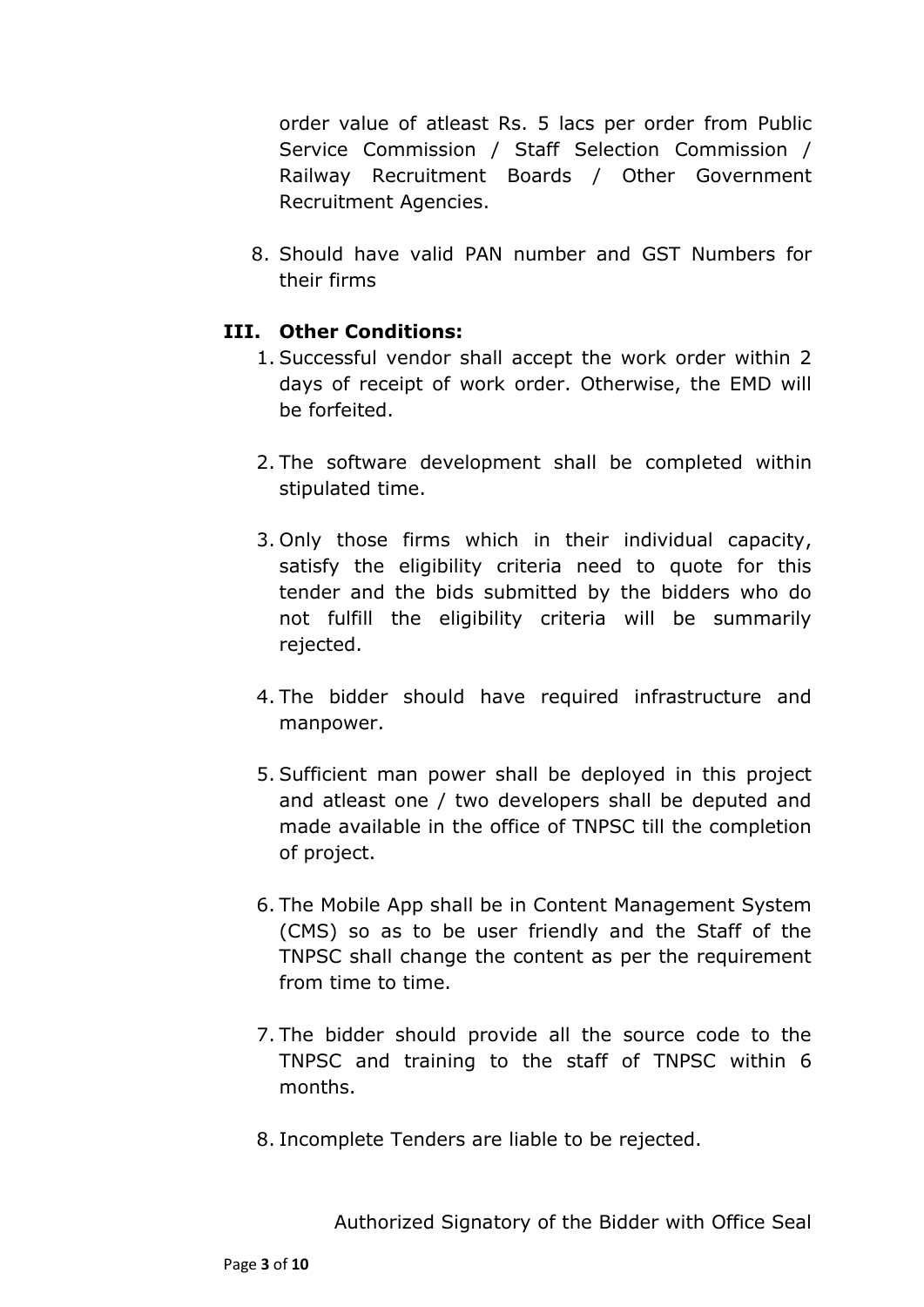- 9. The agency should engage experienced Professional personnel for the development.
- 10. TNPSC will award the contract to the Tenderer whose Tender has been determined to be substantially responsive and has been determined as the lowest evaluated bid, provided further that the Tenderer is determined to be competent to execute the job satisfactorily. TNPSC shall however not bind itself to accept the lowest or any Tender, wholly or in part.
- 11. TNPSC, reserves the right to accept or reject any Tender, and to annul the Tender process and to reject all bids at any time prior to award of the contract, without thereby incurring any liability to the affected Tenderer or Tenderers on the grounds of its action. The decision of TNPSC in this regard would be final and binding.
- 12. Entire activities shall be done by the successful bidder themselves and it should not be outsourced.
- 13. Corrupt or Fraudulent Practices: Bidders should observe the highest standard of ethics during the execution of such contracts. TNPSC will reject a proposal if it is found that the Bidder recommended for award has engaged in corrupt or fraudulent practice(s) while competing for the contract in question
- 14. The company should not have been blacklisted any State/ Govt/ Central Govt Department /PSU for any reason.
- 15. Income Tax as applicable shall be deducted at source.
- 16. The bidder should enclose copies of documents substantiating their claim in this tender. Failing which the tender will be rejected without any further information.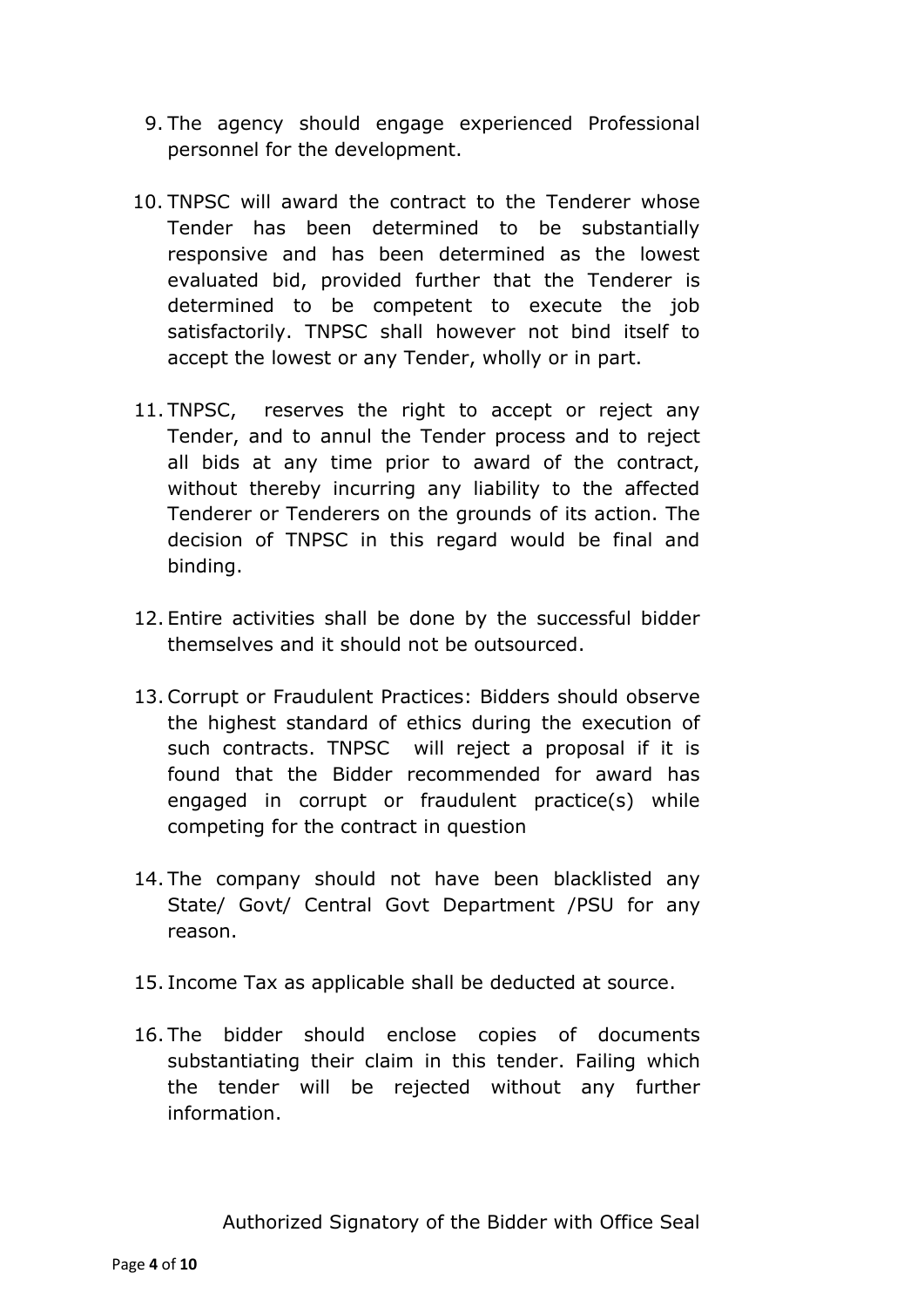17. Page reference for the enclosed documents shall be made in the respective places of the eligibility conditions and other conditions, wherever necessary.

## **IV. Submission of Bids:**

- 1. Cover-I: The Technical Bid envelop shall contain necessary documentary evidences to substantiate the parameters indicated in the tender document.
- 2. Cover II: The Financial Bid should contain only Price Bid as in Annexure-I. In case, any bidder encloses the financial bid within technical bid, the same shall be rejected summarily

## **V. Evaluation of Bids:**

- 1. Technical Evaluation shall be done based on the following items:
	- a. Experience in this field
	- b. No. of similar Projects done
	- c. Infrastructure
	- d. Technical Manpower
	- e. Technical Proposal
	- f. Presentation etc.,
	- g. Understand software solution's features in greater detail
	- h. Approach and Methodology
	- i. Project plan
	- j. Technical solution proposed in the technical bid
	- k. Innovative services proposed in the technical proposal
	- l. Showcase a live demo of the solution proposed
	- m. Other important components of the proposal
	- n. The technical evaluation of the bid will be based on the bidder's response to the requirements as mentioned in the tender document, which will include the Technical Specifications mentioned in the tender document.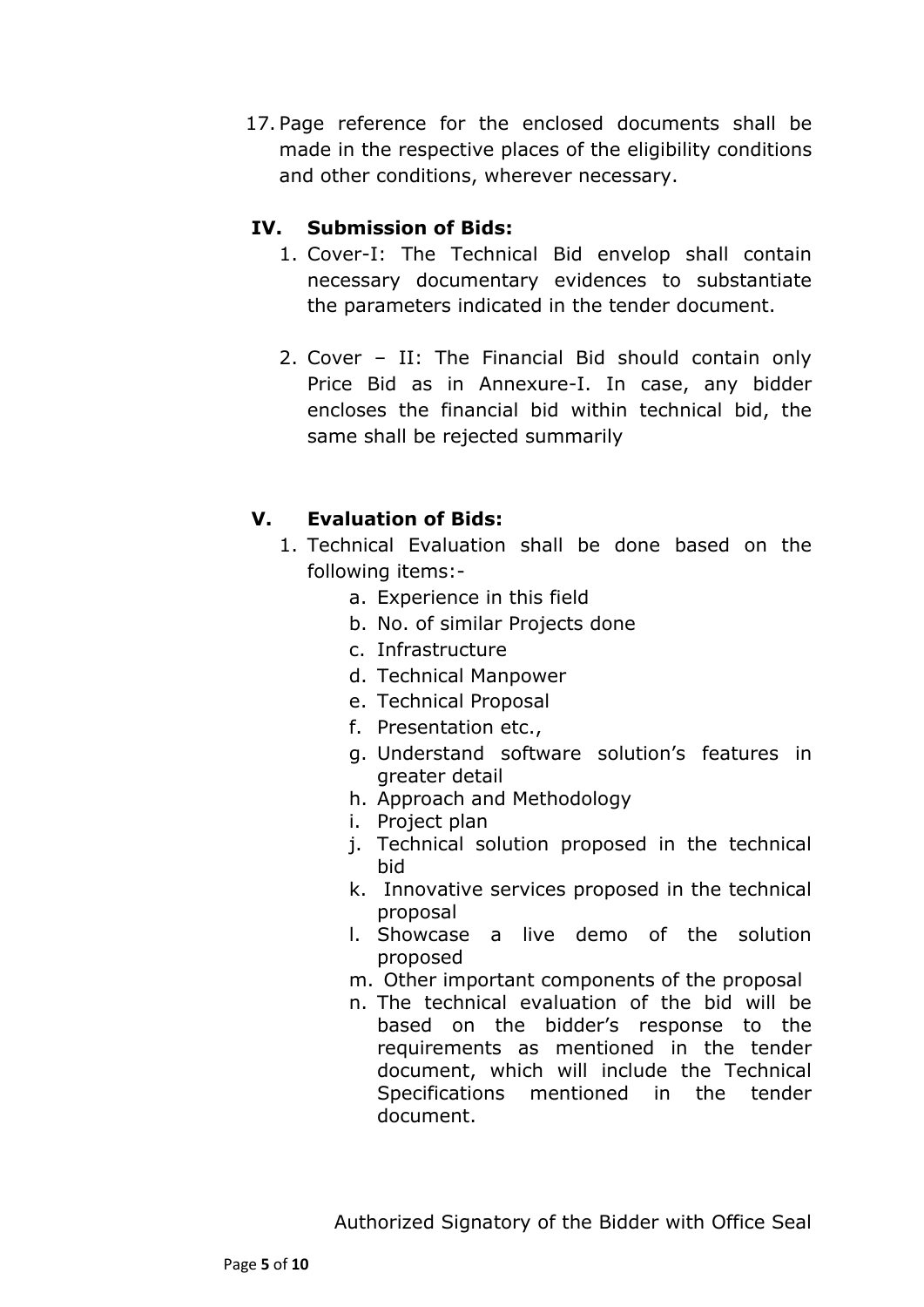## **2. Financial Evaluation**

- a) The Financial Bid of those Bidders who have been found to be technically eligible will alone be opened. The Financial bids of ineligible bidders will not be opened.
- b) The Financial Bids shall be opened in the presence of representatives of technically eligible Bidders, who may like to be present. Financial bid will be opened on the date and time mentioned in the fact sheet at the office of TNPSC .

## **3. Evaluation and Comparison of Bids**

- (a) 40 % weightage will be awarded for Technical Evaluation and 60 % weightage will be awarded for Financial Evaluation.
- (b) Technical Bid will be assigned a Technical score (TS) out of a maximum of 100 points.

#### **a. Final Evaluation Criteria - Quality and Cost based selection (QCBS)**

The individual Bidder's commercial scores (CS) are normalized as per the formula below:

#### **Fn= Fmin/Fb \* 100**

(rounded off to 2 decimal places) Where,

Fn= Normalized commercial score for the Bidder under consideration

Fb= Absolute financial quote for the Bidder under consideration

Fmin= Minimum absolute financial quote

#### **Composite Score (S)** = Ts  $*$  0.40 + Fn  $*$ 0.60

The Bidder with the highest Composite Score(S) would be awarded with the contract, subject to the fulfillment of tender conditions given in this tender documents.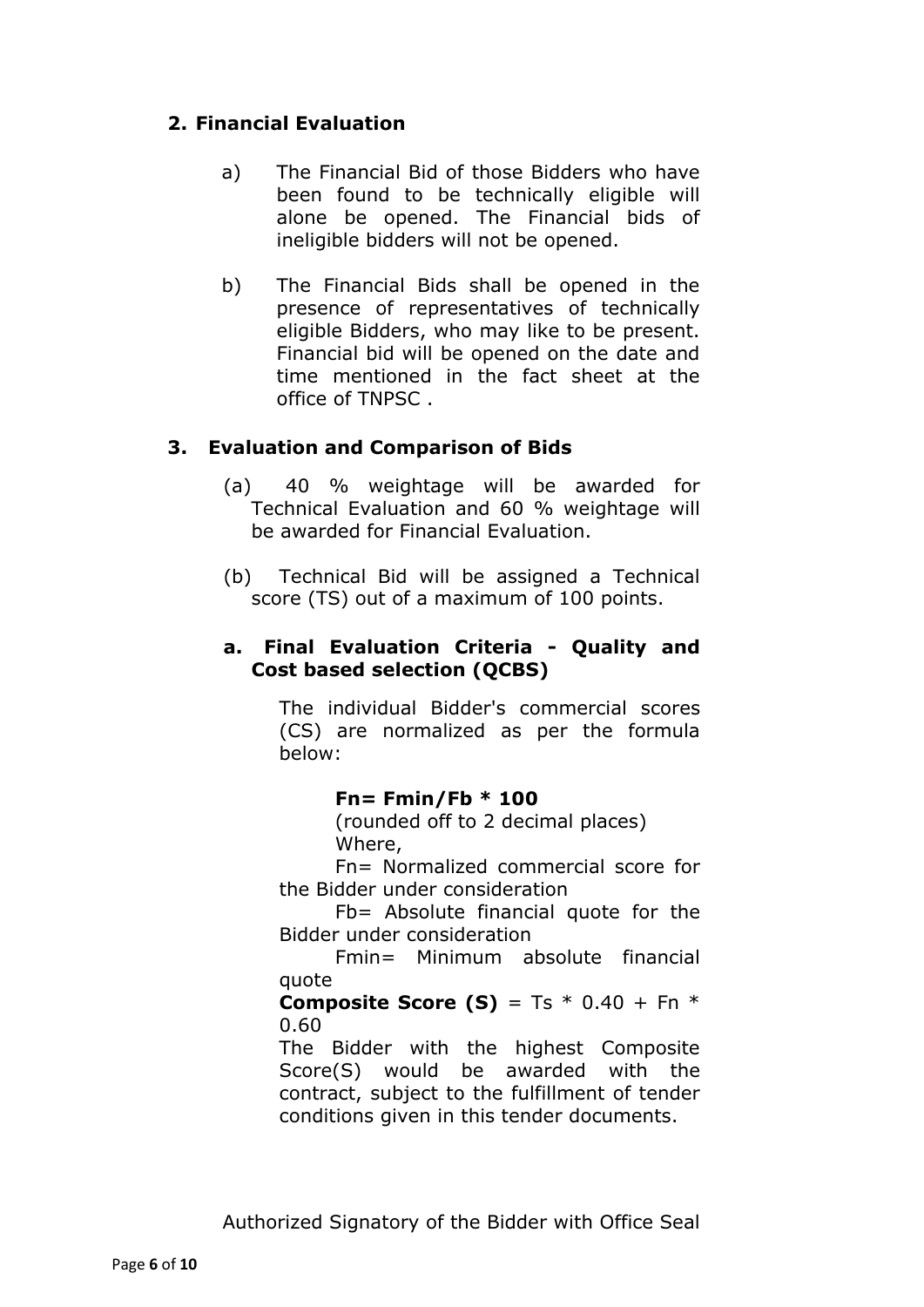## **VI. Validity of Bids:**

The bids submitted for this tender shall be valid for 6 months from the date of submission of tender.

## **VII. EARNEST MONEY DEPOSIT (EMD):**

- 1. The bidder should enclose the bid security (EMD) of Rs. 10,000/- (Rupees Ten Thousand only) in the form of Demand Draft obtained in favour of the Secretary, Tamil Nadu Public Service Commission.
- 2. EMD of all unsuccessful bidders would be released by TNPSC within one (1) month of the bidder being notified as being unsuccessful.
- 3. EMD of the successful bidder will be adjusted in the Security Deposit.
- 4. The EMD amount is interest free and will be refundable to the unsuccessful bidders without any accrued interest on it.
- 5. The Earnest Money will be forfeited on account of one or more of the following reasons: -
- i. Bidder withdraws its Bid during the validity period specified in Tender Document.
- ii. In case of a successful bidder, the said bidder fails to sign the Agreement in time; or furnish Performance Bank Guarantee.

## **VIII. Right to Terminate the Process**

TNPSC reserves the right to annul the Tender Document process, or to accept or reject any or all the Bids in whole or part at any time without assigning any reason and without incurring any liability to the affected bidder(s) or any obligation to inform the affected bidder(s) of the grounds for such decision.

#### **IX. Clarifications and amendments of Tender Document**

1. During the process of evaluation of Bids, TNPSC may, at its discretion, ask Bidders for clarifications on their bid.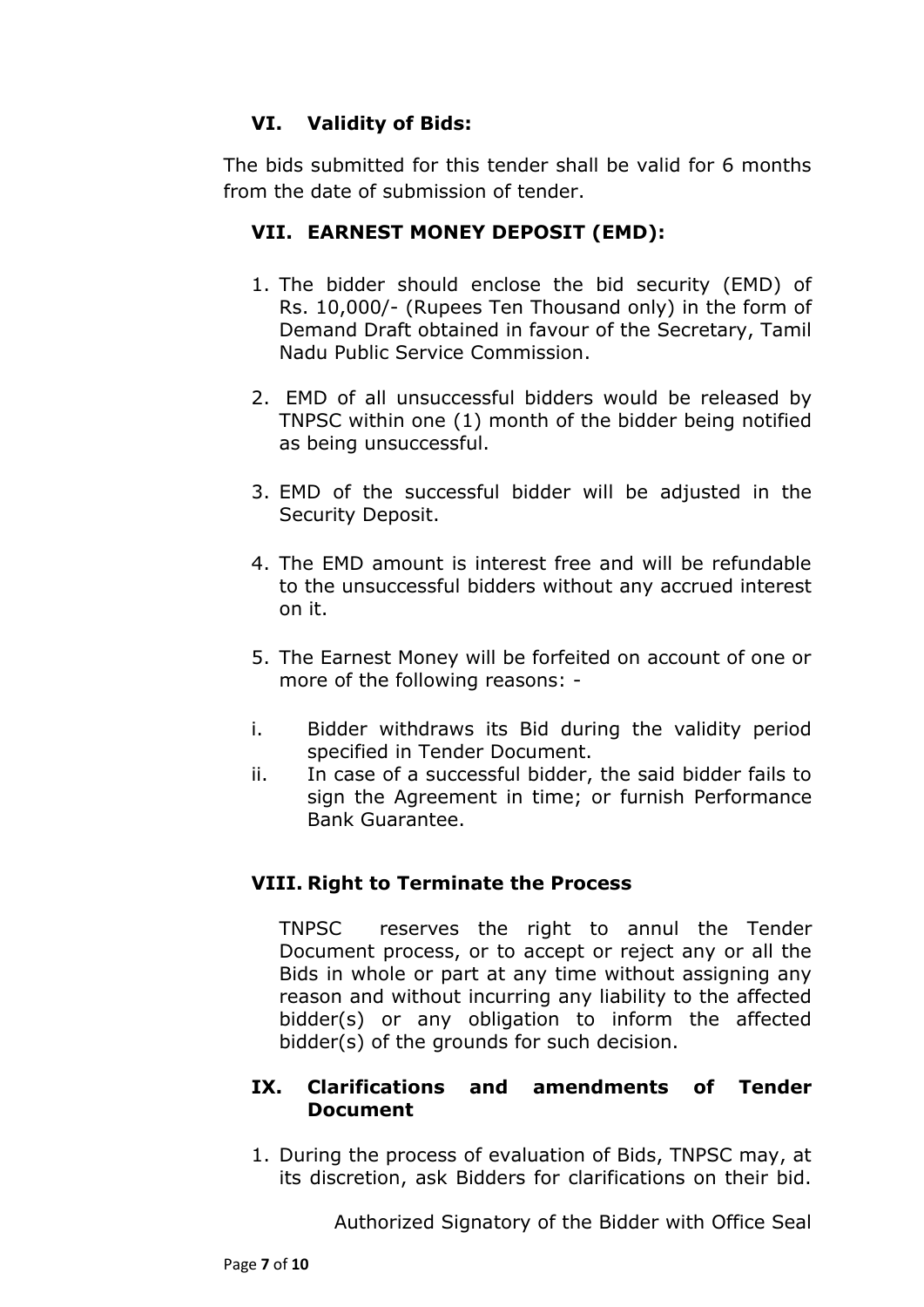The Bidders are required to respond within the prescribed time frame for any such clarification. In case of non-compliance, their bids will be disqualified and rejected without further notice.

2. TNPSC may for any reason, modify the Tender Document from time to time. The amendment(s) to the Tender Document would be clearly spelt out posted on the website as provided in the document and the bidders may be asked to amend their bids due to such amendments.

## **X. Late Bids**

1. Bids received after the due date and the specified time (including the extended period, if any) for any reason whatsoever, shall not be entertained and shall be returned unopened. TNPSC shall not be responsible for any postal delay or non-receipt/ non-delivery of the documents. No further correspondence on the subject will be entertained.

#### **Note:-**

i. Evaluation Committee may, at its discretion, call for additional information from the bidder(s) through email /fax/ telephone /meeting or any other mode of communication. Such information has to be supplied within the set out time frame as provided by Evaluation Committee, otherwise Evaluation Committee shall make its own reasonable assumptions at the total risk and cost of the bidders and the bid is liable to be rejected. Seeking clarifications cannot be treated as acceptance of the bid. For verification of information submitted by the bidders, the committee may visit bidder's offices at its own cost. The bidders shall provide all the necessary documents, samples and reference information as desired by the committee. The bidders shall also assist the committee in getting relevant information from the bidders' references.

## **XI. Notification of Award of Contract**

TNPSC will notify the successful bidder in writing that its bid has been accepted. The notification of award will constitute the formation of the contract after submission of performance bank guarantee by the successful bidder.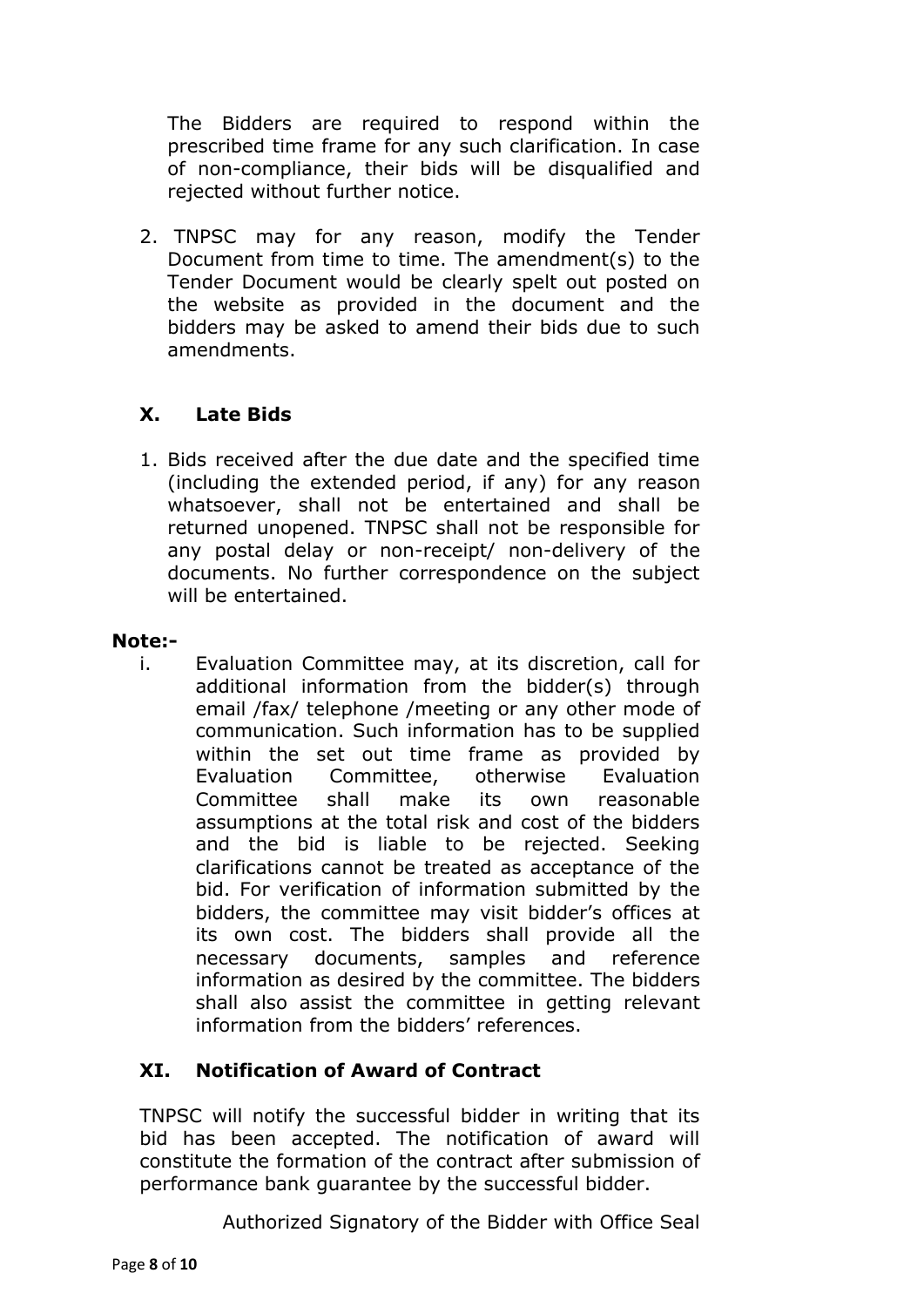#### **XII. Signing of Contract**

The successful bidder will sign the Contract with EGT within 16 working days of the release of notification/Letter of Intent. After signing of the Contract, no variation in or modification of the terms of the Contract shall be made.

#### **XIII. Payment:**

75% Payment will be made to the bidder after success full completion of the projects. Balance 25 % shall be made after completion of full-fledged training to the Staff of the Commission.

#### **XIV. Penalty:**

- 1. If any of the stages specified, either not completed or not completed satisfactorily as per the approved time schedule, forming part of the contract agreement due to reasons solely and entirely attributable to the Selected Bidder and not in any way attributable to the delay on the part of TNPSC, a penalty @ 1.0% of the bid value of the delayed stage of the item, per day (subjected to maximum 10%) may be imposed and accordingly the time for the next stage be reduced by the TNPSC, to account for the delay.
- 2. If the delay adversely affects conduct of examination Process the security deposit and performance security will be forfeited and other legal action would be initiated as per terms and conditions of contract. The TNPSC may rescind this part of the contract and shall be free to get it done from any other agency at the risk and cost of the Selected Bidder.